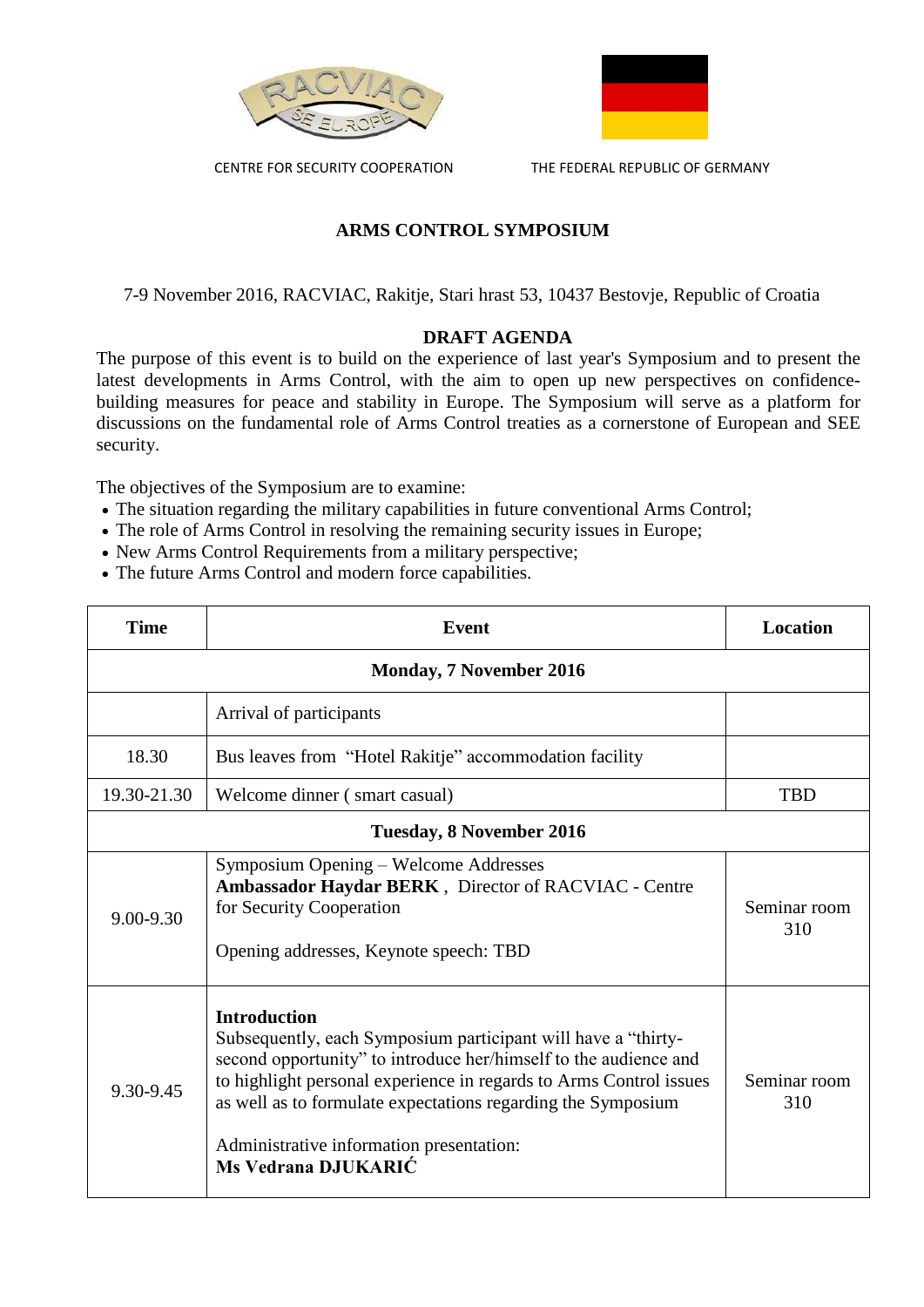| 9.45-10.15                        | Group Photograph, Coffee Break                                                                                                                                                                                                                                                       | In front of<br><b>RACVIAC</b><br>main building |  |  |
|-----------------------------------|--------------------------------------------------------------------------------------------------------------------------------------------------------------------------------------------------------------------------------------------------------------------------------------|------------------------------------------------|--|--|
| 10.15.-11:00                      | The role of Arms Control in resolving the remaining security<br>issues in Europe<br>Presenter: LtCol Emil SCHREIBER, SecChief International<br>Cooperation BwVC                                                                                                                      | Seminar room<br>310                            |  |  |
| 11:00-11:45                       | Sub-regional Arms Control and CSBMS<br>Presenter: Col Dražen BOŽOVIĆ, Head of the Verification<br><b>Centre, ME</b>                                                                                                                                                                  | Seminar room<br>310                            |  |  |
| 11:45-12.15                       | <b>National Presentations:</b><br>Each country is expected to deliver a short, 15-minute PPT<br>presentation on key topics regarding pertinent Arms Control issues<br>following the last Arms Control Symposium in RACVIAC.<br>Representatives of AL, BA, HR and ME                  |                                                |  |  |
| 12.15-13.30                       | Lunch                                                                                                                                                                                                                                                                                | Restaurant<br>"Rakitje",<br><b>RACVIAC</b>     |  |  |
| 13.30-14.45                       | <b>Continuation of National Presentations</b><br>Representatives of MK, RO, RS, TR, OSCE Mission to Bosnia<br>and Herzegovina. All other interested organizations and<br>participants are invited to give presentations on the topic.                                                | Seminar room<br>310                            |  |  |
| 14.45-15.15                       | Coffee break                                                                                                                                                                                                                                                                         |                                                |  |  |
| 15.15-16.15                       | Discussion:<br>The intention is to foster an honest discussion among participants<br>regarding current issues concerning Arms Control in Europe and<br>possible way ahead with regard to the challenges that may exist.<br><b>Moderator: TBD</b>                                     |                                                |  |  |
| 16.15-16.30                       | Closing remarks and conclusions                                                                                                                                                                                                                                                      | Seminar room<br>310                            |  |  |
| 18.00                             | Dinner                                                                                                                                                                                                                                                                               | Restaurant<br>"Rakitje",<br><b>RACVIAC</b>     |  |  |
| <b>Wednesday, 9 November 2016</b> |                                                                                                                                                                                                                                                                                      |                                                |  |  |
| 09.00-10.30                       | Meeting of the Heads of Verifications Centres to discuss topics<br>having to do with Article IV, Annex 1-B of the Dayton Peace<br>Accords.<br>Presentation on CSE Pillar's 2017 Programme (Col<br>$\bullet$<br>Muharrem Gülcan)<br>Bilateral and other meetings between participants | Seminar room<br>305                            |  |  |
| 10.30-11.00                       | Coffee Break                                                                                                                                                                                                                                                                         | Library                                        |  |  |